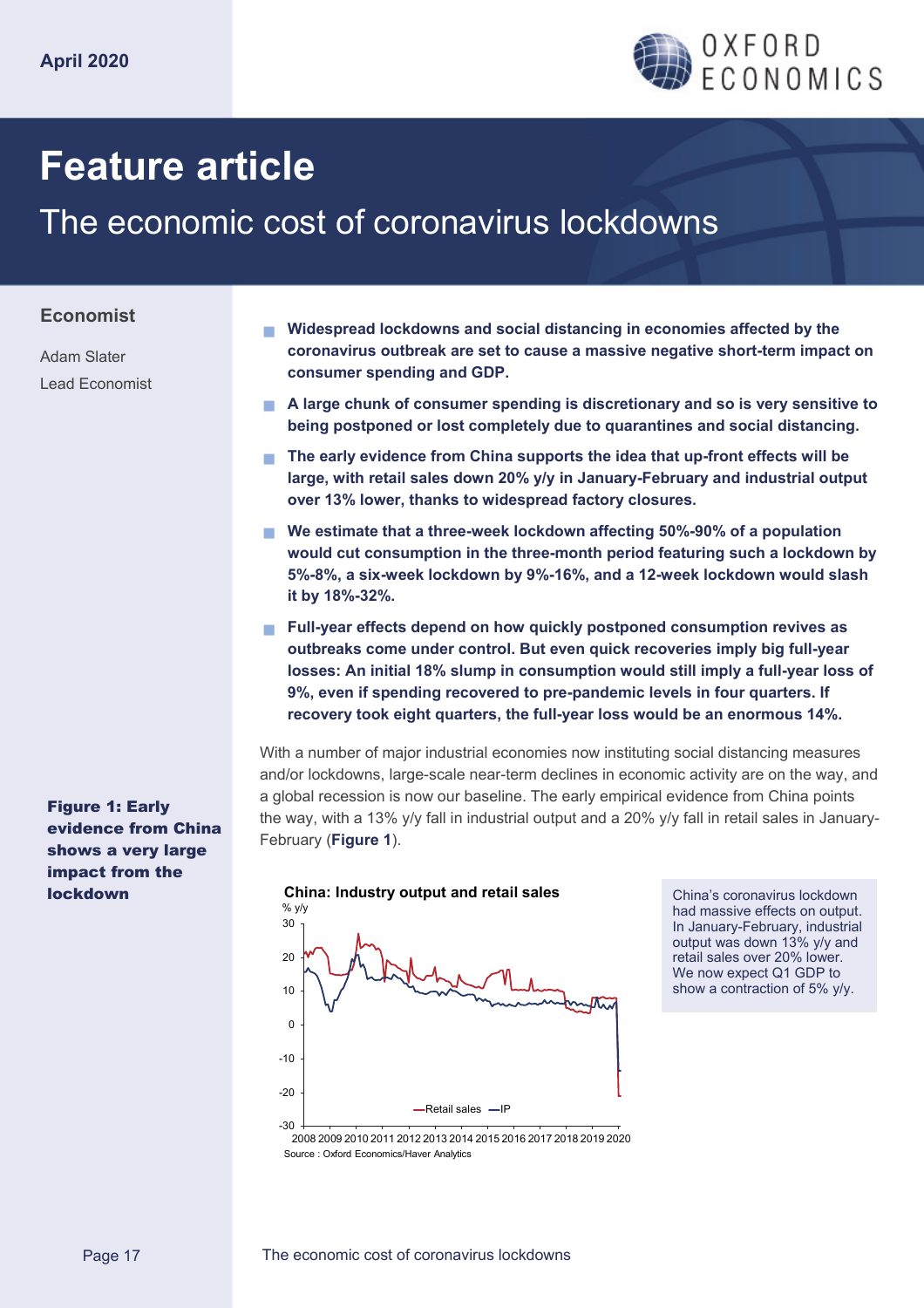Evidence from sensitive sectors in the advanced economies (e.g., restaurants and airlines) also points to a massive collapse in demand. And if we look at the likely effects of lockdowns and social distancing on consumer spending, we can see the overall economic impact will be very large.

About 40% of consumer spending is vulnerable to closures of businesses such as restaurants, hotels, and cinemas/theatres – or just to people avoiding crowds. A large chunk of this discretionary spending will be postponed, and some of it will be lost permanently.

Adapting the framework in Keogh-Brown et al., we can get a sense of how big the effects might be.<sup>i</sup> We adapt their assumptions about the share of spending in each category likely to be postponed or lost (**Figure 4**) and then flex a number of other assumptions, including the duration of lockdowns, the pattern of recovery after outbreaks come under control, and (crucially) the consumer shock factor, i.e. the share of consumers whose behaviour changes. The stronger the lockdown, the higher the latter will be.

Even relatively short-lasting lockdowns produce quite large effects. A three-week lockdown affecting 50%-90% of a population would cut consumer spending in the three-month period featuring such a lockdown by 5%-8%, a six-week lockdown would lower it by 9%-16%, and a 12-week lockdown would slash it by 18%-32% (**Figure 2**). With consumption typically 70% or so of GDP in advanced economies, GDP impacts would also be very large.

Full-year effects depend both on the length of lockdowns and on how quickly postponed consumption recovers after restrictions ease. Most models, and the evidence from past outbreaks (e.g. SARS) suggest much of the postponed consumption reappears quickly, i.e. in the quarter after outbreaks are contained. But even fairly quick recoveries can still imply big full-year losses: In some stylised scenarios, an initial 18% slump in consumption still implies a full-year loss of 9%, even if spending recovers to prepandemic levels in four quarters. If the recovery takes eight quarters, the full-year loss is an enormous 14% (**Figure 3**).

These stylised scenarios underline the scale of the challenge now facing policymakers – the more so as they abstract from second-round effects on spending caused by layoffs and business failures. Action taken by governments to backstop consumer incomes and tide over businesses will prove essential.

#### **Figure 2: Wide range of short-term effects depending on duration and breadth of impact**

| Effect on consumption of pandemic over three month horizon % |                            |     |      |       |     |  |  |
|--------------------------------------------------------------|----------------------------|-----|------|-------|-----|--|--|
|                                                              | Consumer shock factor, % * |     |      |       |     |  |  |
| Duration (wks)                                               | 10                         | 30  | 50   |       | 90  |  |  |
|                                                              | -1                         | -3  | $-5$ | -6    |     |  |  |
|                                                              | $-2$                       | -6  | $-9$ | $-13$ | -16 |  |  |
|                                                              |                            | -11 | -18  | -25   | -32 |  |  |

Source: Oxford Economics

\* Share of consumers who reduce discretionary spending All figures relative to baseline

#### **Figure 3: Pace of recovery also crucial in determining full-year effects**

| Year 1 impact on consumption of one-quarter pandemic, % |                                       |       |       |       |       |  |  |  |
|---------------------------------------------------------|---------------------------------------|-------|-------|-------|-------|--|--|--|
|                                                         | Size of initial consumption slump, %* |       |       |       |       |  |  |  |
| Recovery**                                              |                                       | $-11$ | -18   | -25   | -32   |  |  |  |
| $t + 4$                                                 | $-2$                                  | -6    | -9    | $-13$ | $-17$ |  |  |  |
| $t + 6$                                                 | $-2$                                  | $-7$  | $-11$ | $-16$ | $-20$ |  |  |  |
| t+8                                                     | -3                                    | -8    | $-14$ | -19   | 24    |  |  |  |

Source: Oxford Economics

\* In initial quarter, see Figure 3 line 3

\*\* Quarter after initial output slump in which postponed spending reaches pre-pandemic quarterly average.

Scenarios assume 60%, 45% and 30% of postponed consumption reappears in first quarter after lockdown ends, the rest gradually after by t+4,t+6,t+8 All figures relative to baseline

#### **Figure 4: Assumptions on impacts on different elements of consumer spending**

| <b>Consumer items</b>   |       | Share of         |       |                              |
|-------------------------|-------|------------------|-------|------------------------------|
|                         | Total | <b>Temporary</b> |       | <b>Permanent Consumption</b> |
| Food, drink and tobacco | $0\%$ | $0\%$            | 0%    | 12.5                         |
| Housing, heating        | $0\%$ | $0\%$            | $0\%$ | 20                           |
| Other                   | $0\%$ | $0\%$            | $0\%$ | 16                           |
| Clothing & Footwear     | 50%   | 50%              | $0\%$ | 5.8                          |
| Goods and services      | 80%   | 80%              | $0\%$ | 5.7                          |
| Restaurant/hotel        | 100%  | 50%              | 50%   | 13.1                         |
| Transport               | 66%   | 33%              | 33%   | 14.6                         |
| Recreation/Culture      | 60%   | 30%              | 30%   | 12.3                         |

Source: Based on Keogh-Brown et al.